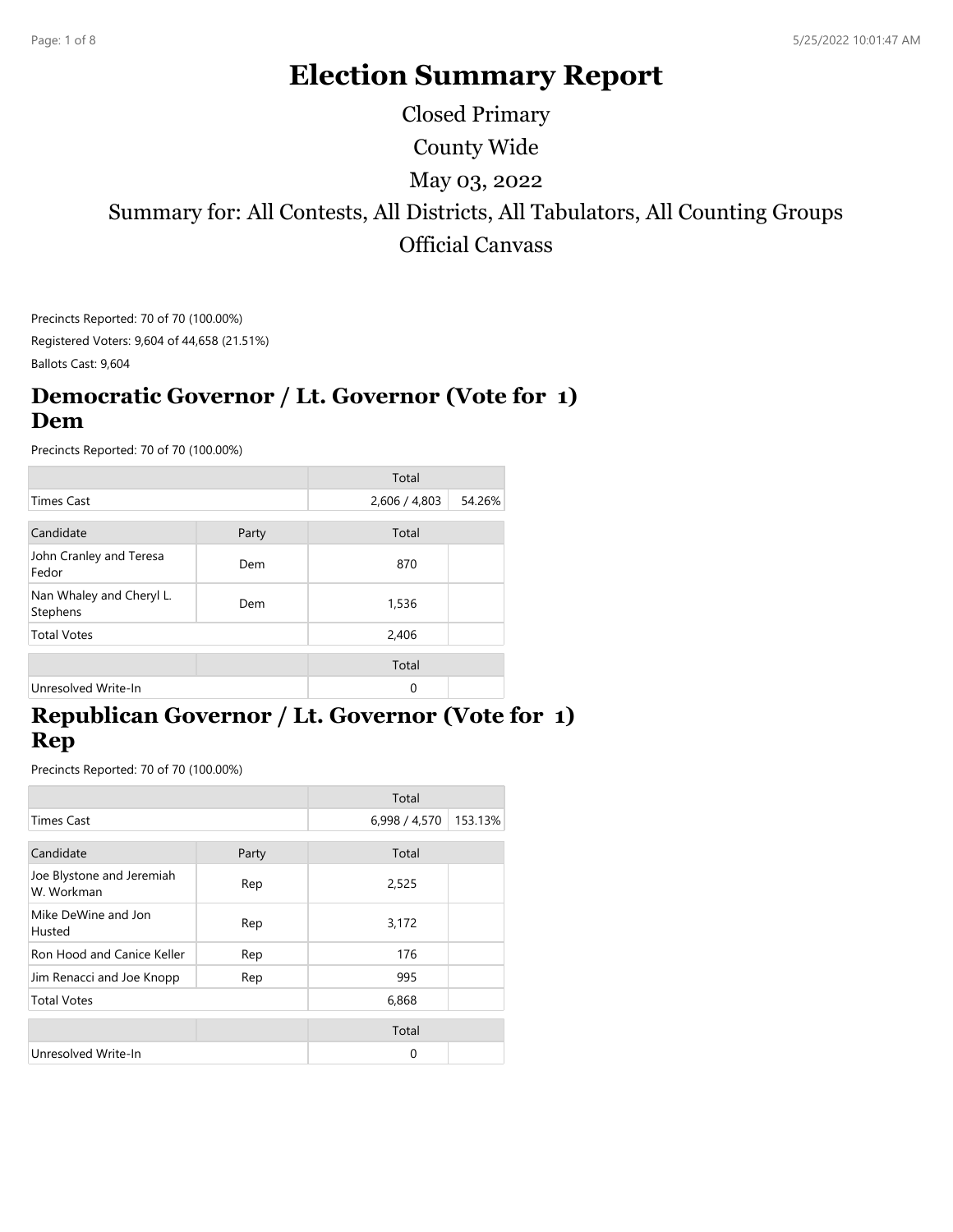## **Democratic Attorney General (Vote for 1) Dem**

Precincts Reported: 70 of 70 (100.00%)

|                     |       | Total         |        |
|---------------------|-------|---------------|--------|
| Times Cast          |       | 2,606 / 4,803 | 54.26% |
|                     |       |               |        |
| Candidate           | Party | Total         |        |
| Jeffrey A. Crossman | Dem   | 2,090         |        |
| <b>Total Votes</b>  |       | 2,090         |        |
|                     |       | Total         |        |
| Unresolved Write-In |       | 0             |        |

## **Republican Attorney General (Vote for 1) Rep**

Precincts Reported: 70 of 70 (100.00%)

|                     |       | Total         |         |
|---------------------|-------|---------------|---------|
| <b>Times Cast</b>   |       | 6,998 / 4,570 | 153.13% |
| Candidate           | Party | Total         |         |
| David Yost          | Rep   | 5,240         |         |
| <b>Total Votes</b>  |       | 5,240         |         |
|                     |       | Total         |         |
| Unresolved Write-In |       | 0             |         |

#### **Democratic Auditor Of State (Vote for 1) Dem**

Precincts Reported: 70 of 70 (100.00%)

|                     |       | Total         |        |
|---------------------|-------|---------------|--------|
| <b>Times Cast</b>   |       | 2,606 / 4,803 | 54.26% |
| Candidate           | Party | Total         |        |
| Taylor Sappington   | Dem   | 2,054         |        |
| <b>Total Votes</b>  |       | 2,054         |        |
|                     |       | Total         |        |
| Unresolved Write-In |       | 0             |        |

## **Republican Auditor Of State (Vote for 1) Rep**

|                     |       | Total         |         |
|---------------------|-------|---------------|---------|
| <b>Times Cast</b>   |       | 6,998 / 4,570 | 153.13% |
|                     |       |               |         |
| Candidate           | Party | Total         |         |
| Keith Faber         | Rep   | 4,886         |         |
| <b>Total Votes</b>  |       | 4,886         |         |
|                     |       | Total         |         |
| Unresolved Write-In |       | 0             |         |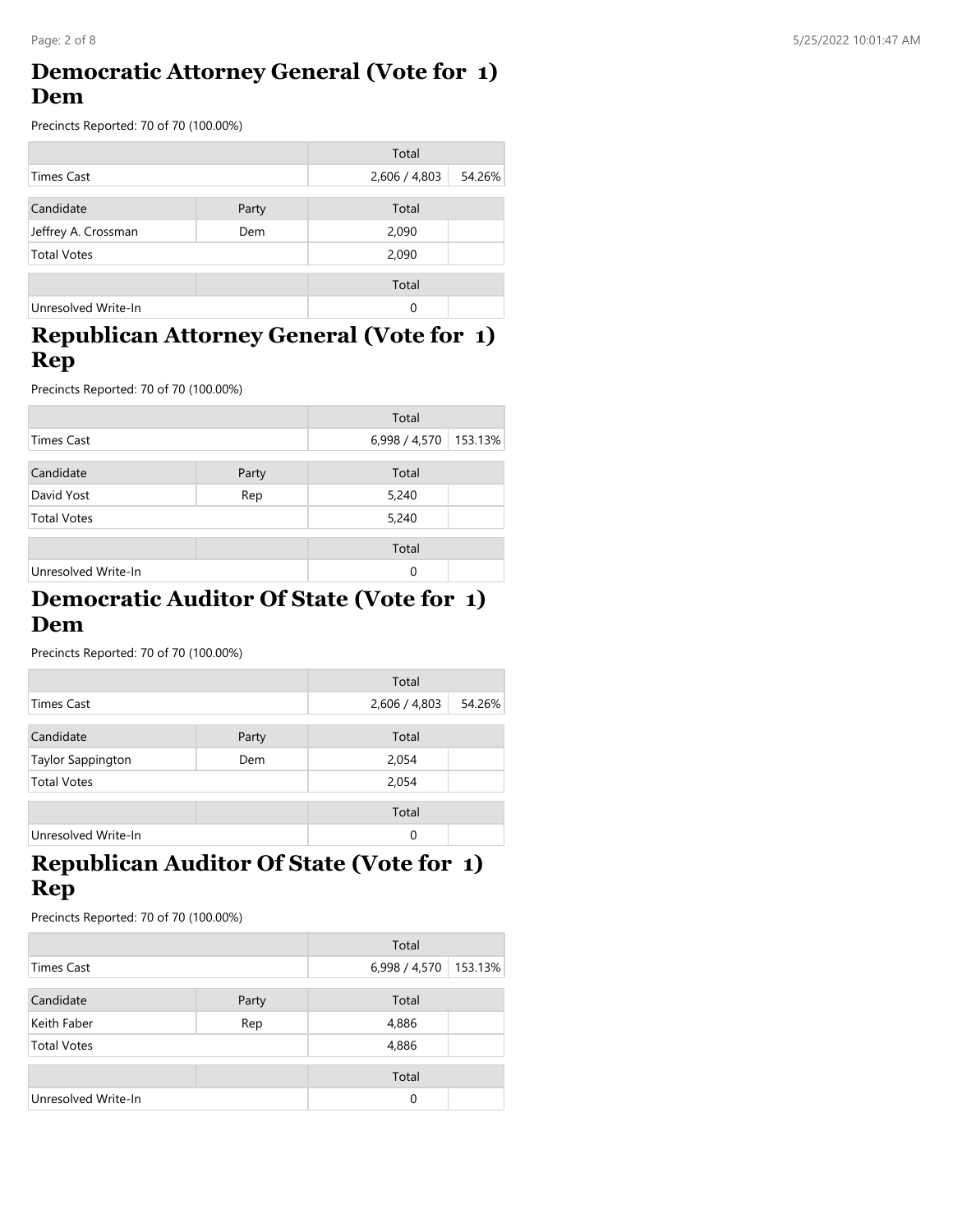#### **Democratic Secretary Of State (Vote for 1) Dem**

Precincts Reported: 70 of 70 (100.00%)

|                     |       | Total         |        |
|---------------------|-------|---------------|--------|
| Times Cast          |       | 2,606 / 4,803 | 54.26% |
|                     |       |               |        |
| Candidate           | Party | Total         |        |
| Chelsea Clark       | Dem   | 2,099         |        |
| <b>Total Votes</b>  |       | 2,099         |        |
|                     |       | Total         |        |
| Unresolved Write-In |       | 0             |        |

#### **Republican Secretary Of State (Vote for 1) Rep**

Precincts Reported: 70 of 70 (100.00%)

|                     |       | Total         |         |
|---------------------|-------|---------------|---------|
| <b>Times Cast</b>   |       | 6,998 / 4,570 | 153.13% |
| Candidate           | Party | Total         |         |
| John Adams          | Rep   | 2,370         |         |
| Frank LaRose        | Rep   | 3,540         |         |
| <b>Total Votes</b>  |       | 5,910         |         |
|                     |       | Total         |         |
| Unresolved Write-In |       | $\Omega$      |         |

#### **Democratic Treasurer Of State (Vote for 1) Dem**

Precincts Reported: 70 of 70 (100.00%)

|                     |       | Total         |        |
|---------------------|-------|---------------|--------|
| <b>Times Cast</b>   |       | 2,606 / 4,803 | 54.26% |
| Candidate           | Party | Total         |        |
| Scott Schertzer     | Dem   | 2,031         |        |
| <b>Total Votes</b>  |       | 2,031         |        |
|                     |       | Total         |        |
| Unresolved Write-In |       | $\Omega$      |        |

## **Republican Treasurer Of State (Vote for 1) Rep**

|                     |       | Total         |         |
|---------------------|-------|---------------|---------|
| <b>Times Cast</b>   |       | 6,998 / 4,570 | 153.13% |
| Candidate           | Party | Total         |         |
| Robert Sprague      | Rep   | 4,926         |         |
| <b>Total Votes</b>  |       | 4,926         |         |
|                     |       | Total         |         |
| Unresolved Write-In |       | 0             |         |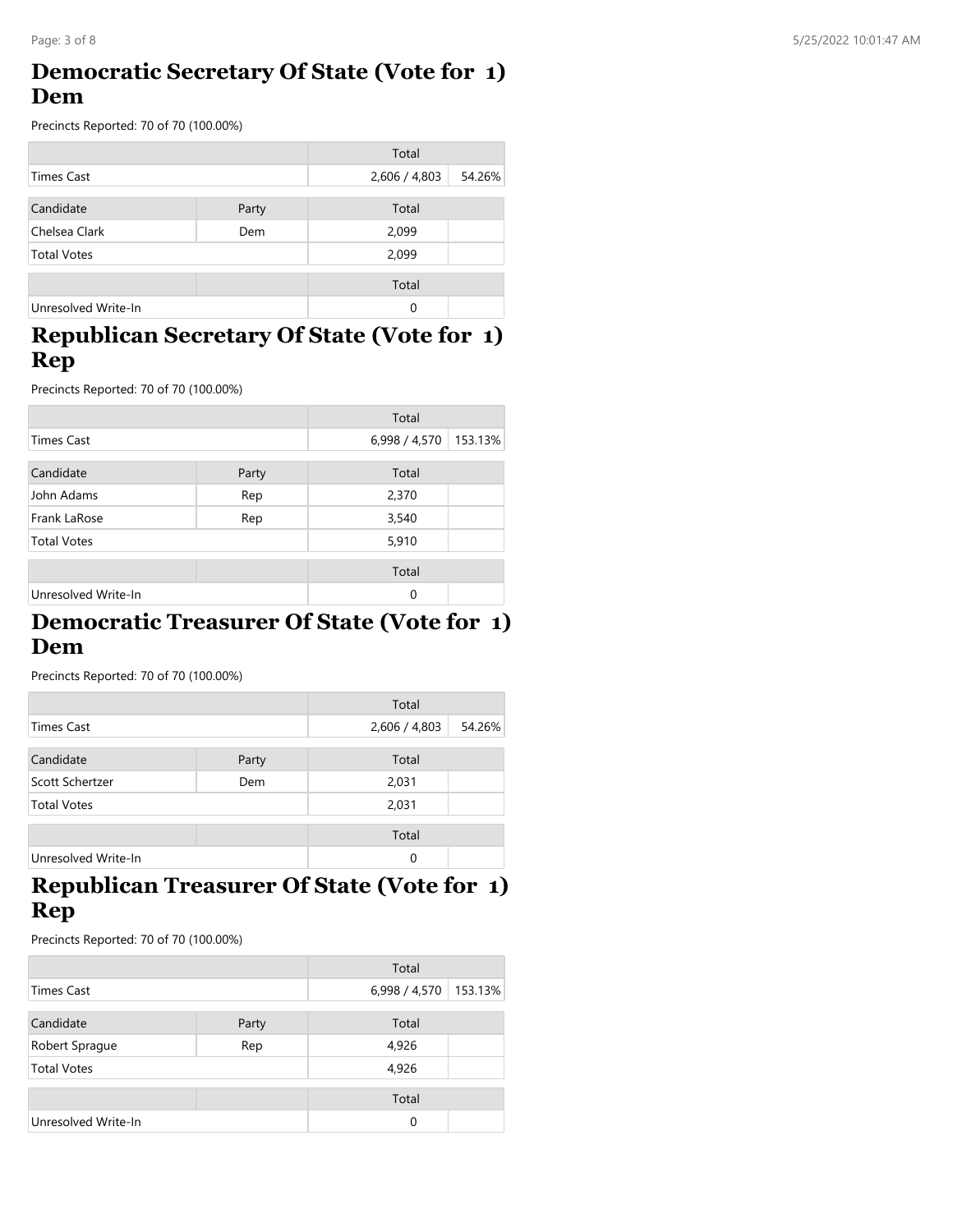## **Democratic Chief Justice Ohio Supreme Court (Vote for 1) Dem**

Precincts Reported: 70 of 70 (100.00%)

|                     |       | Total         |        |
|---------------------|-------|---------------|--------|
| Times Cast          |       | 2,606 / 4,803 | 54.26% |
|                     |       |               |        |
| Candidate           | Party | Total         |        |
| Jennifer Brunner    | Dem   | 2,160         |        |
| <b>Total Votes</b>  |       | 2,160         |        |
|                     |       |               |        |
|                     |       | Total         |        |
| Unresolved Write-In |       | 0             |        |

## **Republican Chief Justice Ohio Supreme Court (Vote for 1) Rep**

Precincts Reported: 70 of 70 (100.00%)

|                     |       | Total         |         |
|---------------------|-------|---------------|---------|
| <b>Times Cast</b>   |       | 6,998 / 4,570 | 153.13% |
| Candidate           | Party | Total         |         |
| Sharon L. Kennedy   | Rep   | 4,983         |         |
| <b>Total Votes</b>  |       | 4,983         |         |
|                     |       | Total         |         |
| Unresolved Write-In |       | 0             |         |

#### **Democratic Justice Of The Ohio Supreme Court (FTC 01/01/23) (Vote for 1) Dem**

Precincts Reported: 70 of 70 (100.00%)

|                     |       | Total         |        |
|---------------------|-------|---------------|--------|
| Times Cast          |       | 2,606 / 4,803 | 54.26% |
| Candidate           | Party | Total         |        |
| Terri Jamison       | Dem   | 1,932         |        |
| <b>Total Votes</b>  |       | 1,932         |        |
|                     |       | Total         |        |
| Unresolved Write-In |       | 0             |        |

#### **Republican Justice Of The Ohio Supreme Court (FTC 01/01/23) (Vote for 1) Rep**

|                     |       | Total         |         |
|---------------------|-------|---------------|---------|
| <b>Times Cast</b>   |       | 6,998 / 4,570 | 153.13% |
| Candidate           | Party | Total         |         |
| Pat Fischer         | Rep   | 4,781         |         |
| <b>Total Votes</b>  |       | 4,781         |         |
|                     |       | Total         |         |
| Unresolved Write-In |       | $\Omega$      |         |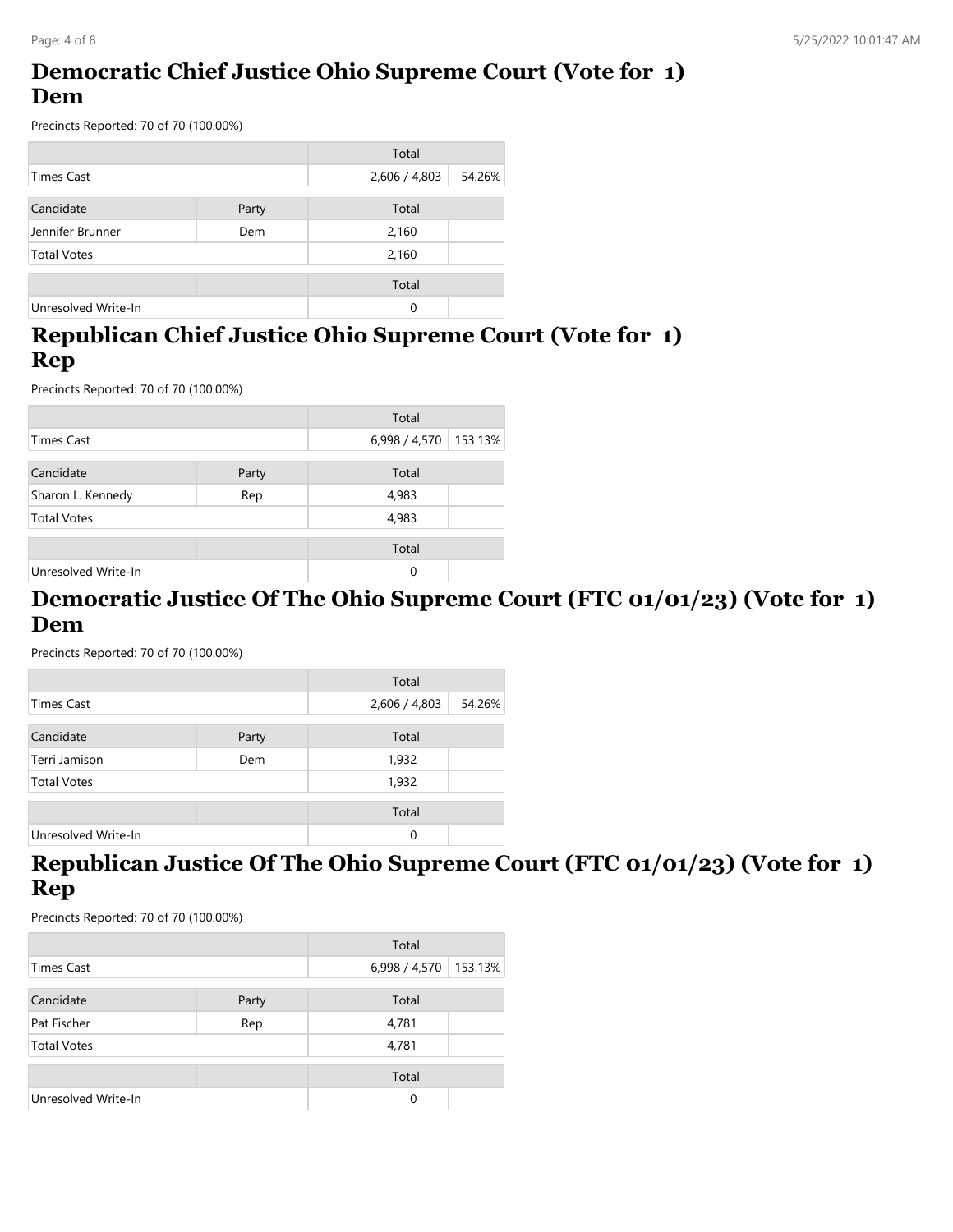## **Democratic Justice Of The Ohio Supreme Court (FTC 01/02/23) (Vote for 1) Dem**

Precincts Reported: 70 of 70 (100.00%)

|                     |       | Total         |        |
|---------------------|-------|---------------|--------|
| <b>Times Cast</b>   |       | 2,606 / 4,803 | 54.26% |
| Candidate           | Party | Total         |        |
| Marilyn Zayas       | Dem   | 1,917         |        |
| <b>Total Votes</b>  |       | 1,917         |        |
|                     |       | Total         |        |
| Unresolved Write-In |       | 0             |        |

# **Republican Justice Of The Ohio Supreme Court (FTC 01/02/23) (Vote for 1) Rep**

Precincts Reported: 70 of 70 (100.00%)

|                     |       | Total         |         |
|---------------------|-------|---------------|---------|
| <b>Times Cast</b>   |       | 6,998 / 4,570 | 153.13% |
| Candidate           | Party | Total         |         |
| Pat DeWine          | Rep   | 4,308         |         |
| <b>Total Votes</b>  |       | 4,308         |         |
|                     |       | Total         |         |
| Unresolved Write-In |       | 0             |         |

#### **Democratic US Senator (Vote for 1) Dem**

|                     |       | Total         |        |
|---------------------|-------|---------------|--------|
| <b>Times Cast</b>   |       | 2,606 / 4,803 | 54.26% |
| Candidate           | Party | Total         |        |
| Morgan Harper       | Dem   | 333           |        |
| Traci TJ Johnson    | Dem   | 433           |        |
| Tim Ryan            | Dem   | 1,713         |        |
| <b>Total Votes</b>  |       | 2,479         |        |
|                     |       | Total         |        |
| Unresolved Write-In |       | 0             |        |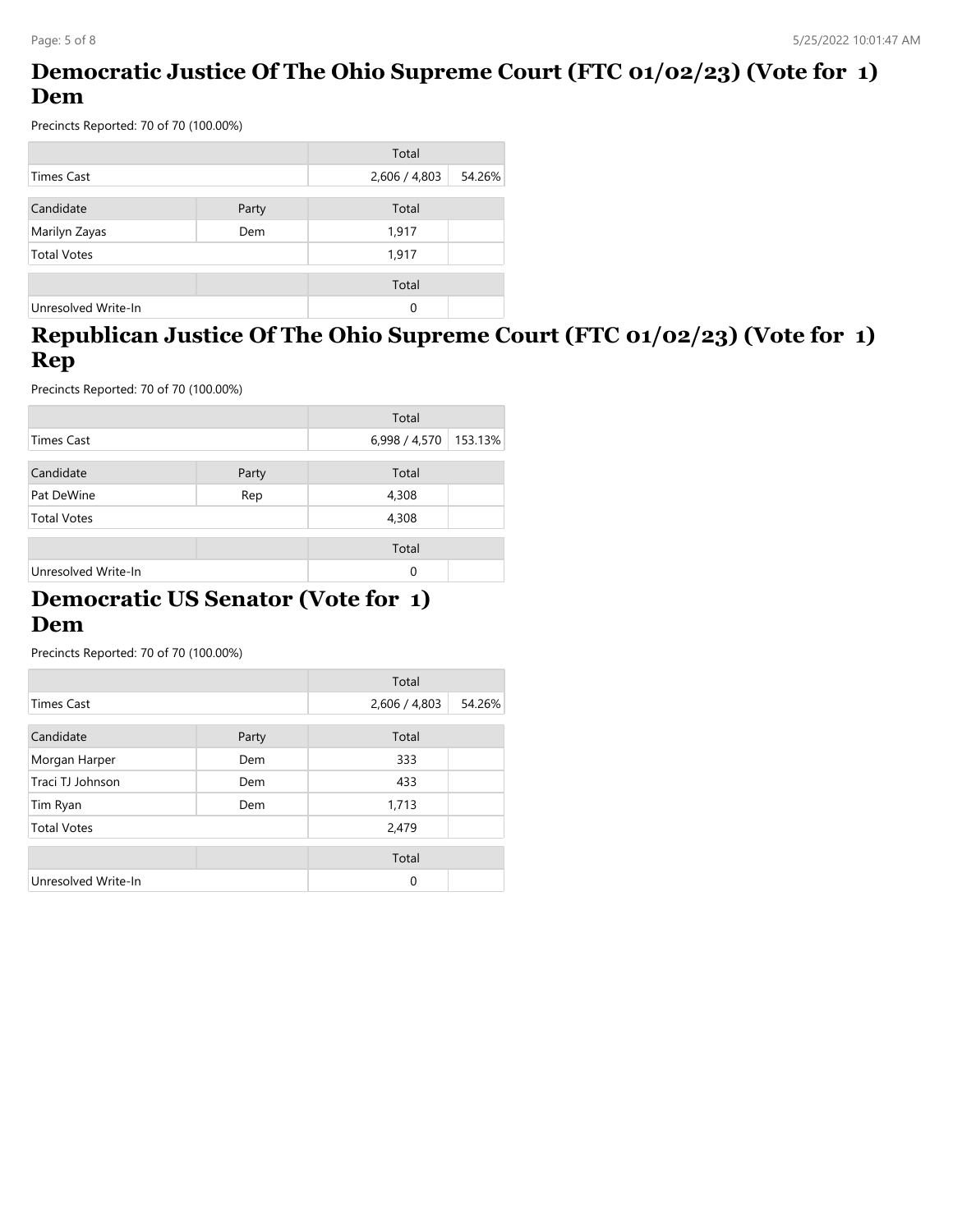#### **Republican US Senator (Vote for 1) Rep**

Precincts Reported: 70 of 70 (100.00%)

|                     |       | Total         |         |
|---------------------|-------|---------------|---------|
| <b>Times Cast</b>   |       | 6,998 / 4,570 | 153.13% |
| Candidate           | Party | Total         |         |
|                     |       |               |         |
| Matt Dolan          | Rep   | 677           |         |
| Mike Gibbons        | Rep   | 427           |         |
| Josh Mandel         | Rep   | 2,143         |         |
| Neil Patel          | Rep   | 74            |         |
| Mark Pukita         | Rep   | 117           |         |
| Jane Timken         | Rep   | 631           |         |
| JD Vance            | Rep   | 2,637         |         |
| <b>Total Votes</b>  |       | 6,706         |         |
|                     |       | Total         |         |
| Unresolved Write-In |       | $\mathbf 0$   |         |

## **Democratic US Representative To Congress 6th District (Vote for 1) Dem**

Precincts Reported: 70 of 70 (100.00%)

|                     |       | Total         |        |
|---------------------|-------|---------------|--------|
| <b>Times Cast</b>   |       | 2,606 / 4,803 | 54.26% |
| Candidate           | Party | Total         |        |
| Martin Alexander    | Dem   | 362           |        |
| Eric S. Jones       | Dem   | 560           |        |
| Louis G. Lyras      | Dem   | 329           |        |
| <b>Total Votes</b>  |       | 1,251         |        |
|                     |       | Total         |        |
| Unresolved Write-In |       | $\Omega$      |        |

## **Republican US Representative To Congress 6th District (Vote for 1) Rep**

|                        |       | Total         |         |
|------------------------|-------|---------------|---------|
| <b>Times Cast</b>      |       | 6,998 / 4,570 | 153.13% |
| Candidate              | Party | Total         |         |
| John Anderson          | Rep   | 489           |         |
| <b>Bill Johnson</b>    | Rep   | 5,682         |         |
| Michael S. Morgenstern | Rep   | 211           |         |
| Gregory M. Zelenitz    | Rep   | 269           |         |
| <b>Total Votes</b>     |       | 6,651         |         |
|                        |       | Total         |         |
| Unresolved Write-In    |       | $\Omega$      |         |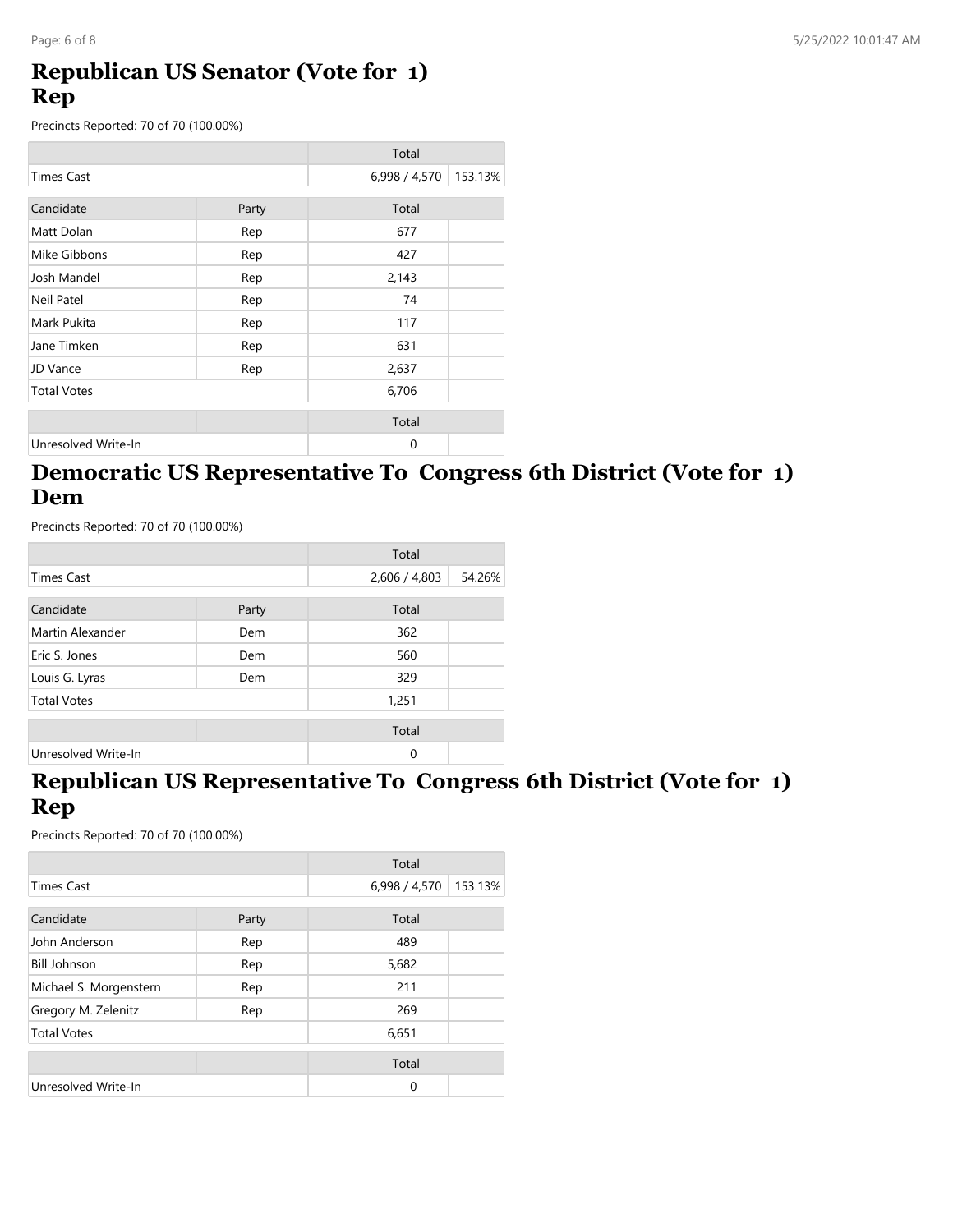# **Democratic 7th District Court Of Appeals Judge (Vote for 1) Dem**

Precincts Reported: 70 of 70 (100.00%)

|                     |       | Total         |        |
|---------------------|-------|---------------|--------|
| <b>Times Cast</b>   |       | 2,606 / 4,803 | 54.26% |
|                     |       |               |        |
| Candidate           | Party | Total         |        |
| Gene Donofrio       | Dem   | 2,096         |        |
| <b>Total Votes</b>  |       | 2,096         |        |
|                     |       | Total         |        |
| Unresolved Write-In |       | 0             |        |

# **Republican 7th District Court Of Appeals Judge (Vote for 1) Rep**

Precincts Reported: 70 of 70 (100.00%)

|                     |                 | Total         |         |
|---------------------|-----------------|---------------|---------|
| <b>Times Cast</b>   |                 | 6,998 / 4,570 | 153.13% |
| Candidate           | Party           | Total         |         |
| <b>Total Votes</b>  |                 | 59            |         |
|                     |                 | Total         |         |
| Mark A. Hanni       | <b>WRITE-IN</b> | 59            |         |
| Unresolved Write-In |                 | 204           |         |

#### **Democratic County Commissioner (Vote for 1) Dem**

Precincts Reported: 70 of 70 (100.00%)

|                     |       | Total         |        |
|---------------------|-------|---------------|--------|
| <b>Times Cast</b>   |       | 2,606 / 4,803 | 54.26% |
| Candidate           | Party | Total         |        |
| John A. Regis Sr.   | Dem   | 2,130         |        |
| <b>Total Votes</b>  |       | 2,130         |        |
|                     |       | Total         |        |
| Unresolved Write-In |       | 0             |        |

## **Republican County Commissioner (Vote for 1) Rep**

|                         |       | Total         |         |
|-------------------------|-------|---------------|---------|
| <b>Times Cast</b>       |       | 6,998 / 4,570 | 153.13% |
| Candidate               | Party | Total         |         |
| Jerry Echemann          | Rep   | 3,553         |         |
| Vince Gianangeli<br>Rep |       | 3,250         |         |
| <b>Total Votes</b>      |       | 6,803         |         |
|                         |       | Total         |         |
| Unresolved Write-In     |       | $\Omega$      |         |